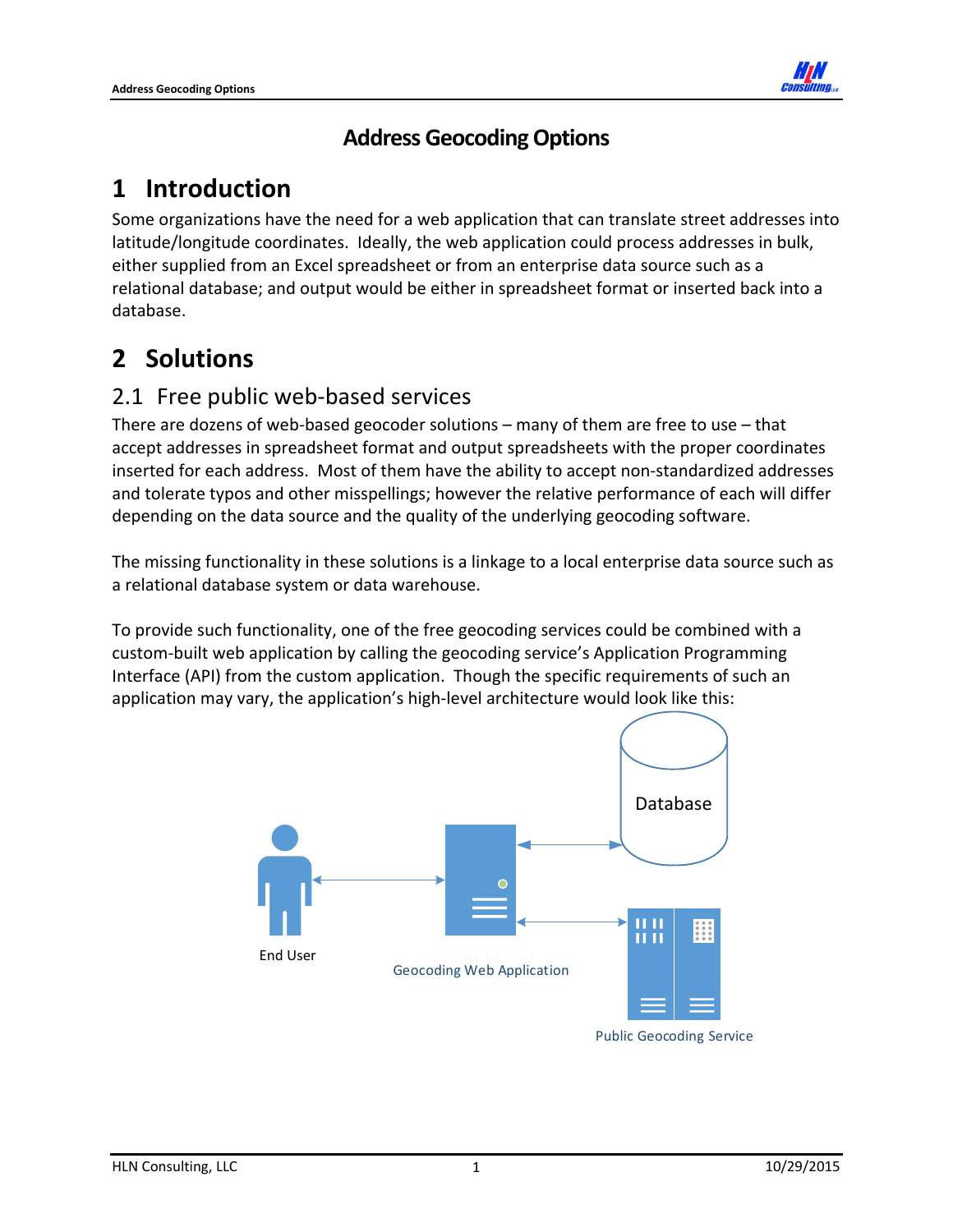

#### 2.2 Paid web‐based services

One possible problem with using a free public web-based service is that the addresses that are being geocoded must be transmitted to the third-party service, and the service would be under no contractual obligation to keep the addresses private (though the service may have its own privacy policies in its "Terms of Service"). This could potentially violate privacy policies or laws depending on the nature of the address data, even if no additional data is transmitted to the third‐party. If this is a concern, one possible way to address the concern would be to utilize a fee‐based service instead of a free service, in which case there may be an opportunity to enter in to an agreement with the service provider that would meet any necessary privacy-related obligations.

#### 2.3 Private server‐based solutions

Another way to address the privacy concern would be to purchase and deploy a server‐based geocoding solution in‐house, instead of utilizing a third‐party. A server‐based solution could be licensed from a software vendor or developed in‐house by utilizing open source geocoding software. The application architecture would look like this:



### 2.4 Relative advantages and disadvantages of each approach

| <b>Solution</b>             | <b>Advantages</b>                                    | <b>Disadvantages</b>      |
|-----------------------------|------------------------------------------------------|---------------------------|
| Public web-based service    | Zero cost                                            | No automated linkage to   |
| with no additional software |                                                      | enterprise data source    |
|                             | Easy to setup                                        |                           |
|                             |                                                      | Addresses are shared with |
|                             | Geocoding data is kept up-to-<br>date by third-party | third-party               |
|                             |                                                      |                           |
|                             | Choice of a variety of                               |                           |
|                             | geocoding services                                   |                           |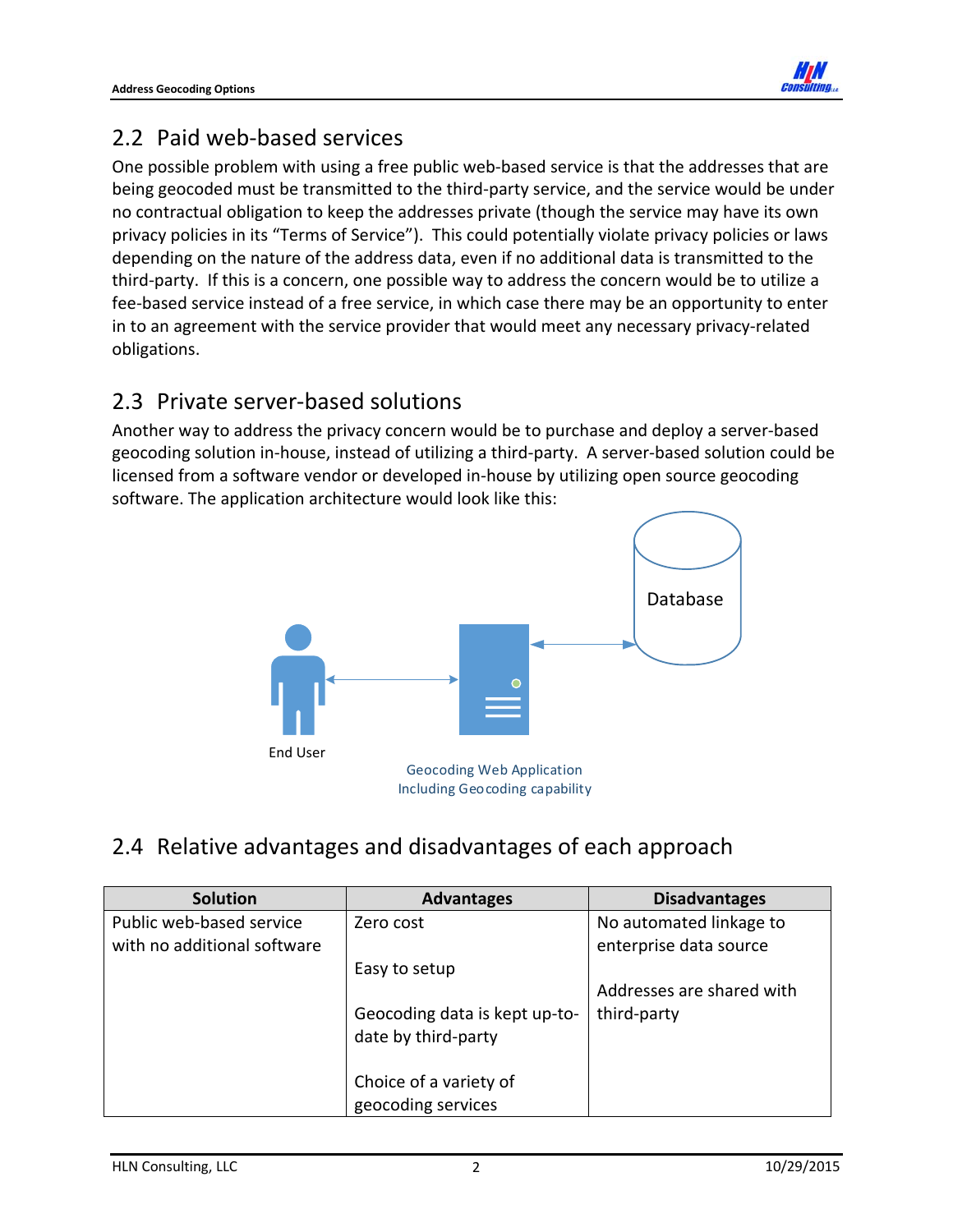

| <b>Solution</b>                            | <b>Advantages</b>                              | <b>Disadvantages</b>                                      |
|--------------------------------------------|------------------------------------------------|-----------------------------------------------------------|
| Private for-fee web-based                  | Easy to setup                                  | No automated linkage to                                   |
| service with no additional                 |                                                | enterprise data source                                    |
| software                                   | Only cost is the cost of the                   |                                                           |
|                                            | subscription service                           | Addresses are shared with                                 |
|                                            |                                                | third-party, but there may be                             |
|                                            | Geocoding data is kept up-to-                  | an opportunity to sign an                                 |
|                                            | date by third-party                            | agreement which could                                     |
|                                            | Choice of a variety of                         | include privacy terms                                     |
|                                            | geocoding services                             |                                                           |
| Public/free or private/fee-                | Custom-developed web                           | Detailed requirements and                                 |
| based web-based service                    | application could                              | specifications for database                               |
| with custom-developed web                  | automatically accept query                     | interface would need to be                                |
| application                                | parameters and draw data                       | developed; custom web                                     |
|                                            | from local database system                     | application would need to be                              |
|                                            | or data warehouse                              | developed and maintained.                                 |
|                                            |                                                | Cost could range from \$5,000                             |
|                                            | Geocoding data is kept up-to-                  | - \$50,000 depending on                                   |
|                                            | date by third-party                            | requirements.                                             |
|                                            | Choice of a variety of                         |                                                           |
|                                            | geocoding services as long as                  | Addresses are shared with                                 |
|                                            | they offer an API                              | third-party; with a pay                                   |
|                                            |                                                | service there may be an                                   |
|                                            | Application could be                           | opportunity to sign an                                    |
|                                            | developed incrementally (i.e.,                 | agreement which could                                     |
|                                            | start with a small set of                      | include privacy terms                                     |
|                                            | requirements, grow the                         |                                                           |
|                                            | application over time)                         |                                                           |
|                                            |                                                |                                                           |
| Custom-developed web                       | Addresses are not shared<br>with third-parties | Commercial software would                                 |
| application that uses internal<br>geocoder |                                                | need to be procured and/or<br>custom software using open- |
|                                            |                                                | source geocoder would need                                |
|                                            |                                                | to be developed, adding                                   |
|                                            |                                                | \$5,000 - \$25,000 to the cost                            |
|                                            |                                                | of the custom web                                         |
|                                            |                                                | application as specified                                  |
|                                            |                                                | above.                                                    |
|                                            |                                                |                                                           |
|                                            |                                                | Quality of geocoding may not                              |
|                                            |                                                | be as good as with a web-                                 |